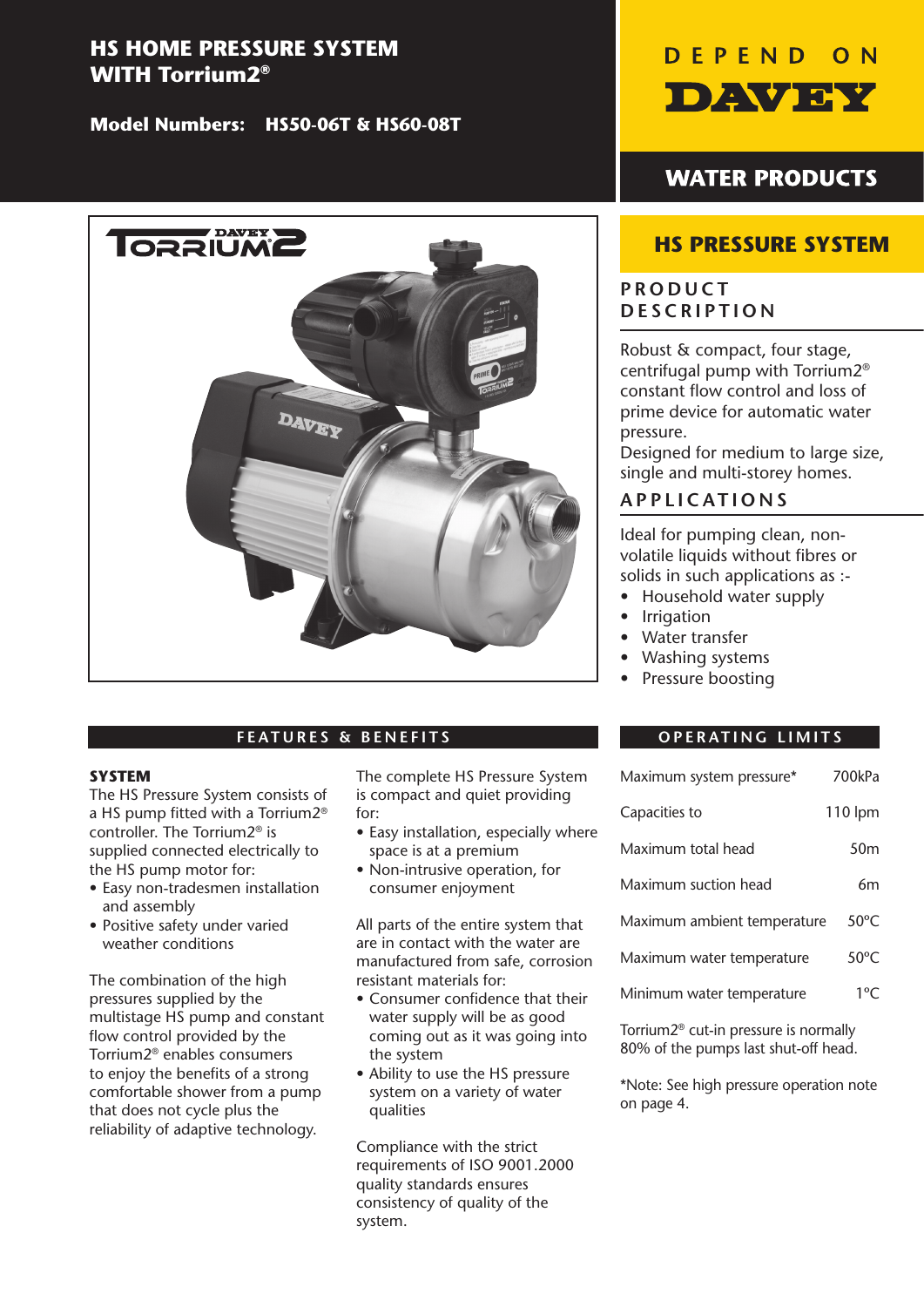#### **FIXED SPEED CASCADING CONTROL OPTION**

#### **PUMP**

High efficiency, quiet "half blind" impeller in 4 stage design in two flow rate ranges for :-

- More pressure in home outlets
- Choice of performance options to suit most homes
- Ouieter household environment
- • Improved waterway clearances to reduce impeller blockages

Impeller have dual shaft flats for positive drive and long life, especially important for household pressure systems where pumps are required to stop and start many time during their life.

Patented floating impeller neck rings help improve efficiency and reduce hydraulic noise providing better performance with less noise.

304 stainless steel casing, pump shaft and diffuser baffle returns provide long life and ability to withstand pressure variations.

In-built & removable inlet check valve provides:

- Convenience on installation and easier servicing
- Low pressure loss with fast effective valve closing

Special in-built air purging valve helps remove air from the pump and suction during original priming and also during normal operation, thus:-

- Makes original installation quicker and easier
- Reduces the chance of pump operating in a partial prime condition.

High quality, low-drag mechanical shaft seal for long life and reliable starting.

#### **MOTOR**

The Davey manufactured TEFC motor has an IP55 enclosure providing:-

- Excellent corrosion resistance • High levels of resistance to dust and
- rain

All HS pump motors are class F insulation rating and have higher than normal ambient temperature ratings of 50ºC, providing for longer life, improved tolerance to voltage variations and peace of mind, even on the hottest days.

All HS pump motors are single phase permanently split capacitor design for:-

- Reliable starting even in low voltage circumstances
- Superior frequent starting performance

Single phase motors are protected against both high operating temperatures and high current by a built in, automatically resetting thermal overload.

Double contact C3-HTG sealed bearings for quieter running and longer life.

Corrosion resistant feet on motor shell, include three point bolt-down facility.

Standard models are 220/240 volt, 50Hz, single phase. HS models in 60Hz 110/115 volt and 220/230 volt single phase available on request.

#### **Torrium2® CONTROLLER**

Torrium2® starts pump on pressure drop and stops pump on low flow  $(-1 \text{ lpm})$ , thus reducing pump cycling providing constant and even water pressure. Torrium2® measures the pump shut off head each time the pump stops, and sets the cut-in pressure at 80% of shutoff head, so that the consumer is unlikely to notice any pressure change when the pump is switched on. Torrium2® adapts each time the pump stops, thus allowing the system to accommodate variations in pump performance or site conditions.

Torrium2® has a simple indicator and fault LED system. Red means that the system is in standby. Green means the pump is running.

Torrium2® stops the pump in "loss of prime" circumstances and activates the amber or fault LED indicator:-

• Protecting the pump from dry run damage

When the Torrium2® detects "loss of prime" it waits 5 minutes then goes into auto retry mode, whereby it will restart the pump to see if prime can be re-established automatically. Auto retry occurs at 5 minutes, 30 minutes, 1 hour, 2, 4, 8, 16 and 32 hours. Torrium2® will also retry if it detects flow through the system (eg from mains water pressure returning).

If Torrium2® detects excessive electrical current, such as when a the pump motor is subjected to locked rotor or when someone tries to manually override the Torrium2® by holding in the prime button, the Torrium2® will shut the pump down and indicate fault.

Water over-temperature cut-out fail safe protection, provides a second level of protection against loss of prime and / or closed head operation and / or repetitive cycling for added security and longer life. In the event of the Torrium2® detecting water over-temperature above 70ºC it will shut the pump down and the amber LED will be lit. Once the water temperature has dropped to below 60ºC, the Torrium2® will allow the pump to restart.

In the event of extremely low flows, Torrium2® will delay starting till the system pressure drops below 80% of last shut-off head. In any case pump

start will occur immediately if either the approximate discharge flow from the systems exceeds 0.5 lpm or the system pressure drops to 50% of the last shutoff head. This start procedure occurs every time overcome pump cycling and improve consumer satisfaction with the system.

- Torrium2® has no moving control parts in the waterways:-
- No parts to jam means improved reliability
- Reduction in wasted energy due to pressure loss through the controller performance
- Reliable usage with varying water quality

Corrosion and scale resistant flow and pressure sensors mounted on a high grade stainless steel plate. Special anti scaling electronic functions allow Torrium2® to be used with water of varying quality.

Torrium2® has an in-built spring loaded pressure tank, overcoming the need for regular pressure vessel air charging and checking.

To indicate system pressure changes, Torrium2® is equipped with a pressure indicator window on the side of the inbuilt pressure vessel. If the pressure is low the window will show mainly red. If the pressure is at maximum (i.e. 450kPa for TT45 and 700kPa for TT70 models) the window will show mainly green. The window can also help analyse the occurrence of unwanted leaks. If the colour band in the window is moving towards red, this shows that pressure is decreasing. If the colour band in the window is moving towards green, this shows that pressure is increasing.

Right angle discharge rotatable around full 360º, with optional vertical outlet or pressure tank mounting position on top, facilitates:-

- • Easier installation and connection to plumbing
- Use with a choice of optional pressure tank sizes

Comes complete with 2 metre long power lead fitted with an Australian three pin plug for easy installation.

The Torrium2® controller has a metal oxide varistor (MOV) fitted to help protect its circuit from electrical surges. This device is sacrificial and may eventually be destroyed by repeat or high powered surges. To allow you to check the status of the inbuilt MOV in the Torrium2® there is a viewing window at the back of the Torrium2® above the power lead entry / exit grommet. The MOV is the blue disc shaped component. Should it be consumed due to power spikes it will almost always blacken the viewing port. This will indicate a non-warrantable failure.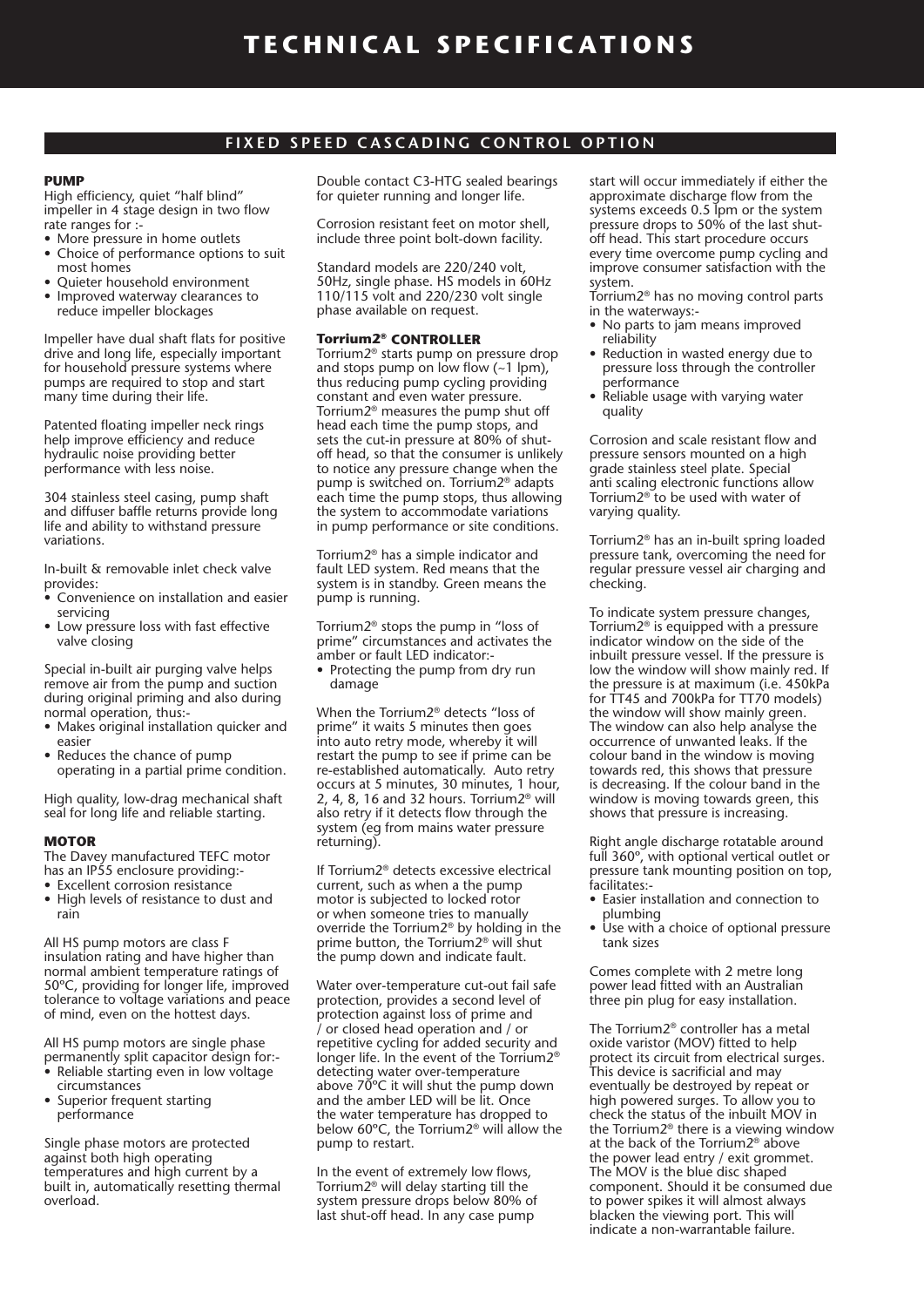# **TECHNICAL SPECIFICATIONS**

## **MATERIALS OF CONSTRUCTION**

#### **PART MATERIAL**

#### **PUMP**

Lock nut 304 stainless steel Pump casing 304 stainless steel Pump backplate 304 stainless steel Pump shaft 303 stainless steel Seal ring (stationary) Ceramic Seal ring (rotating) Carbon (synthetic) Seal spring 304 stainless steel Orings Nitrile rubber Stage body Glass filled noryl Suction check vlave Body Polypropylene Spring 304 stainless steel Seal Nitrile Priming plug Glass filled noryl Shell & lantern finish Baked polyester

## **Torrium2®**

Pressure tank diaphragm Santoprene 87 Pressure tank springs Molybond coated Sensor plate 316 Stainless Steel

Impellers Glass filled polycarbonate Neck rings Polypropylene + teflon

Motor shell Marine grade aluminium Lantern/DE endshield Marine grade aluminium

Housing Glass fibre reinforced nylon tempered steel Inlet union **Glass** fibre reinforced nylon Orings Nitrile

#### **HYDRAULIC PERFORMANCE**



#### **ELECTRICAL DATA**

|                          | <b>HS50-06T</b> | <b>HS60-08T</b> |
|--------------------------|-----------------|-----------------|
| Supply Voltage           | 220-240V ±6%    |                 |
| Supply frequency         | 50Hz            |                 |
| Phase                    | Single          |                 |
| Speed                    | 2850rpm         |                 |
| <b>Full load current</b> | 3.8A            | 4.9A            |
| Locked rotor current     | 12.0A           | 18.0A           |
| Input power $(P_1)$      | 0.89kW          | $1.1$ kW        |
| Output power $(P_2)$     | 0.6kW           | 0.76kW          |
| Enclosure class          | <b>IP55</b>     |                 |
| Insulation class         | Class F         |                 |
| Starting                 | P.S.C.          |                 |

Note: All performance at 240V 50Hz

|                      | Torrium2 <sup>®</sup> |
|----------------------|-----------------------|
| Voltage              | 110V-240V±10%         |
| Phase                | Single                |
| Hz                   | 50/60                 |
| IP rating            | 56                    |
| Maximum load current | 10A                   |
| Maximum motor size*  | 1.8kW                 |
| Surge protection     | Varistor              |
|                      |                       |

\*At 240V input

### **INSTALLATION & PRIMING**

- Installations with suction lift require a good quality foot valve to avoid loss of prime - remove in-built check valve.
- To prime, fill pump body and suction line through priming plug hole located above suction inlet and replace plug.